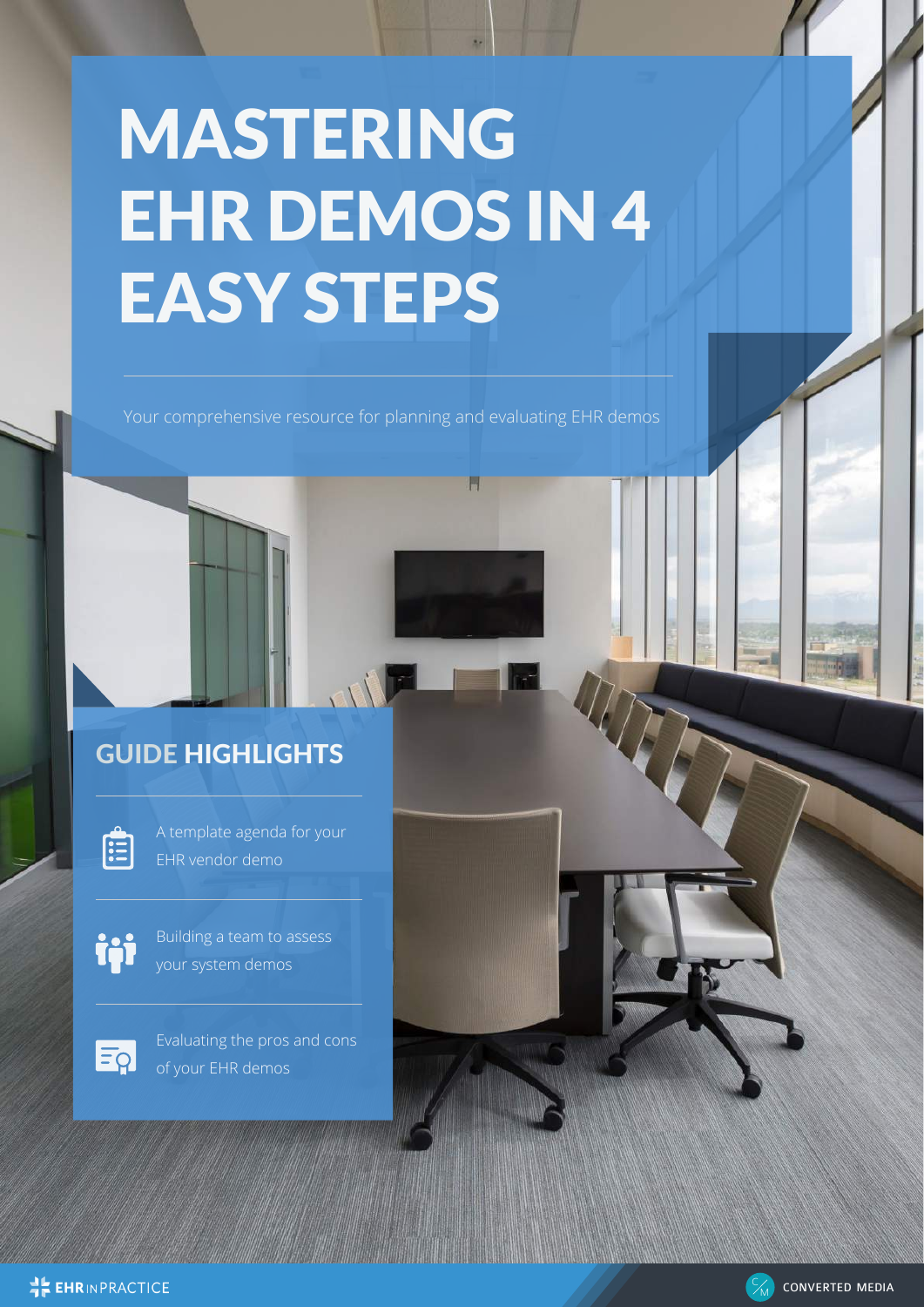

## INDEX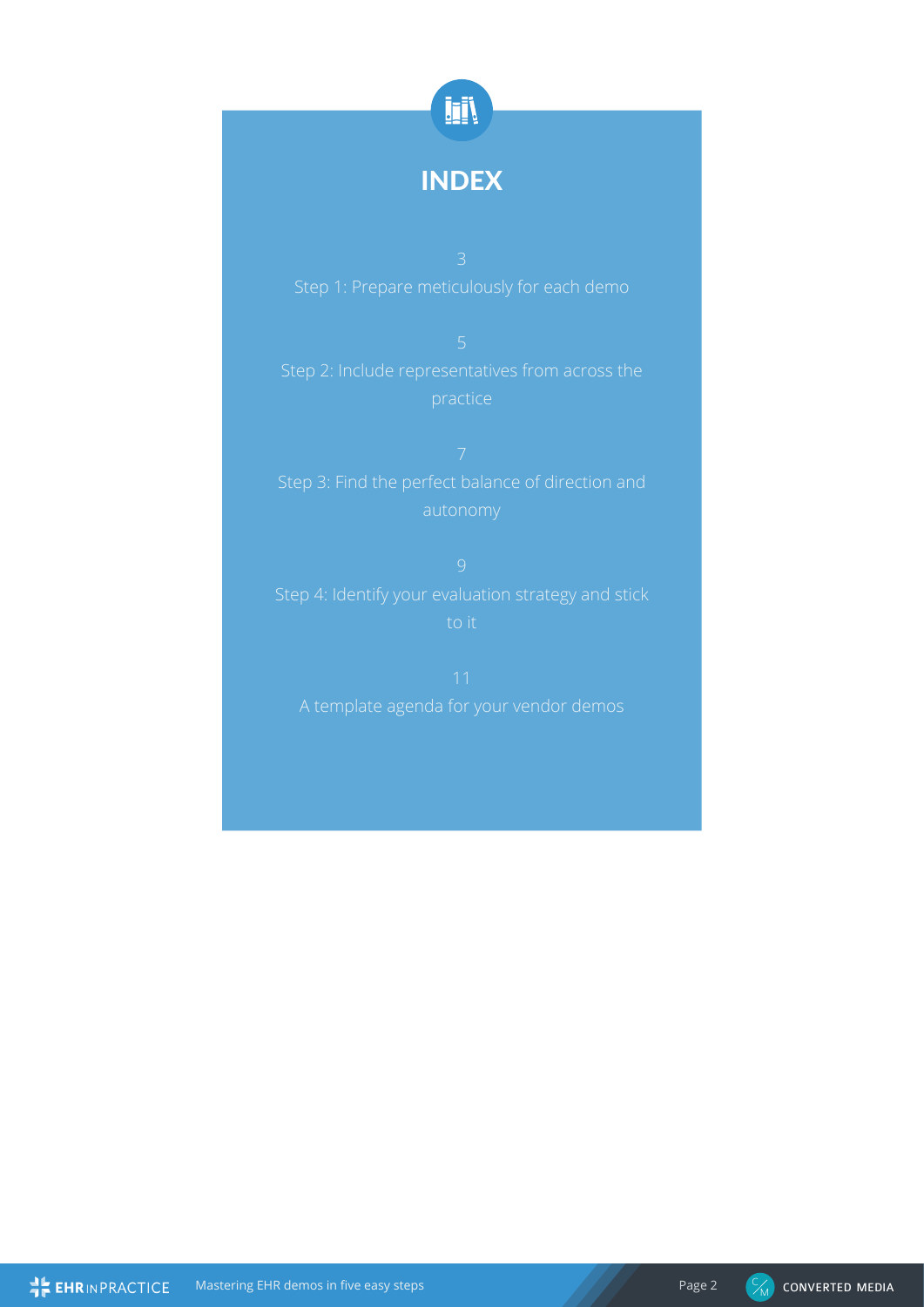

## 1. PREPARE METICULOUSLY FOR EACH DEMO

Getting to see a live tutorial of how an EHR system operates is one of the best ways to evaluate whether the system will work in your medical practice. In order to make the most of this opportunity, it is important to create a plan for the visit. Here are the most critical steps in planning for your vendor demo.

#### **IDENTIFY AND INCLUDE KEY PERSONNEL**

The vendor demo should be presented to the entire EHR selection committee. This way, the system will be evaluated from many points of view, including clinical, administrative, and operational perspectives.

It is important to schedule the presentation and give ample notice to all important staff members so that they can plan accordingly. It may also be beneficial to include two to three additional clinical employees in the demonstration. They will bring a clinical and unbiased perspective, as they would not have been a part of the initial evaluations of all other vendors.

#### **IDENTIFY THE FEATURES YOU WOULD LIKE TO SEE IN ACTION**

It is important to identify key features that you want the vendor to demonstrate. These features should come from the list of requirements that you and your selection team drew up at the start of your EHR selection journey.

For example, if your practice is having difficulty with patient scheduling and communication, be sure to list the scheduling portal and patient portal as features you the vendor to demonstrate. If your practice loses efficiency by using paper prescribing, be sure to include the E-prescribing feature as part of the needed items during the demonstration. The list of key features should be sent to the vendor, so they can plan accordingly for the demonstration.

"It is important to schedule the presentation and give ample notice to all important staff members so that they can plan accordingly. It may also be beneficial to include two to three additional clinical employees in the demonstration<sup>"</sup>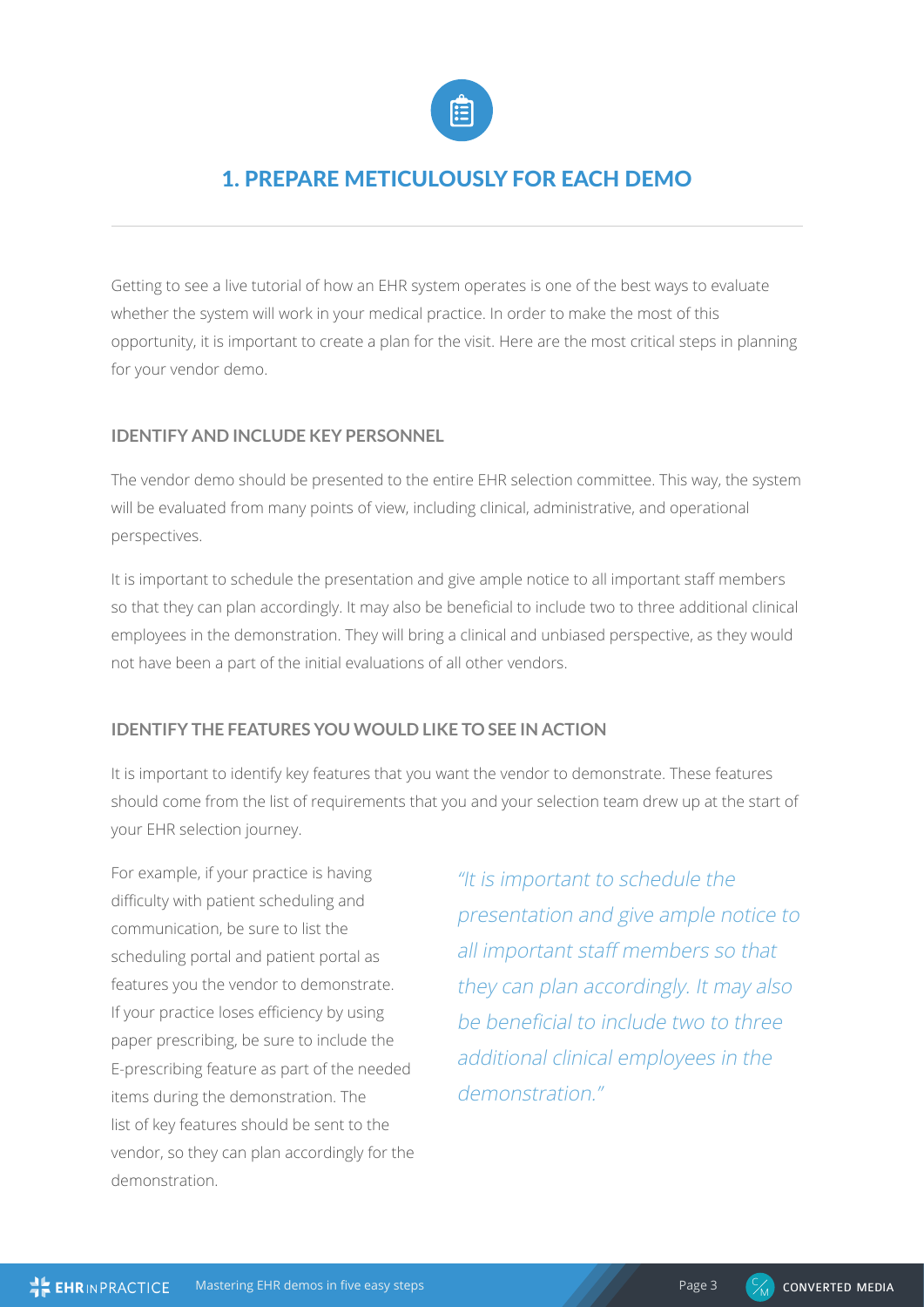#### **ENSURE ADEQUATE ACCESS AND EQUIPMENT**

This might seem obvious, but if the vendor is going to present their system to 15 people, be sure that your meeting room can accommodate the size of the group. Additionally, ensure that each person has a computer with access to the system. The vendor should have a way of allowing access to their system without using any real patient or clinical information. This will allow the users to "feel" what it is like to use the system, evaluating the usability and operation.

#### **CREATE AN EVALUATIVE CHECKLIST/ASSESSMENT**

You must have a systematic means of evaluating the proposed EHR system after the demo. For this reason, you should create an assessment that each person will use to evaluate the system. You may choose to break down each category by topic such as usability, scheduling, encounter note, prescribing, patient communication and billing.

Once each topic is identified, something as simple as a one to five scale, or red, yellow, or green dots, can be used to quickly assess whether the system exceeds your expectations, meets your expectations or does not meet your expectations. Most likely you will also add a section for general comments. This assessment should be given to all evaluating personnel during the demonstration, so they can give feedback in real time.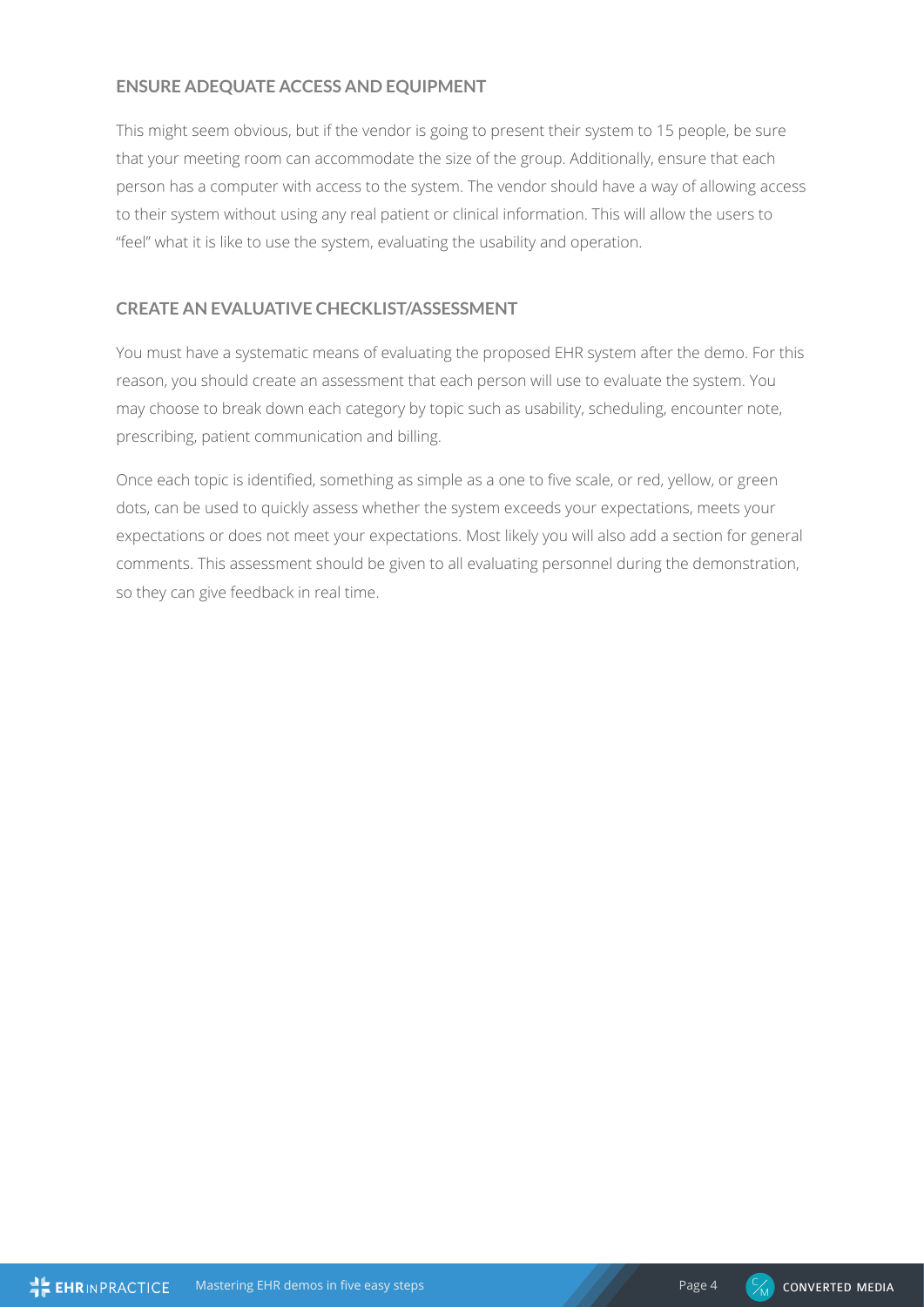

## 2. INCLUDE REPRESENTATIVES FROM ACROSS THE PRACTICE

EHR demos are a great opportunity for representatives across the practice to see how a system might truly fit into their workflows and improve patient care and operations. Therefore it is critical to have representatives from all key stakeholder groups sit in on vendor presentations to ensure that all major requirements from across the practice are addressed.

Important employees to include in the EHR demo and evaluation process include:

#### **CLINICIANS**

Depending on the type of practice, you should include several different clinicians. If your practice has physicians, nurses, and therapists, then plan to include one employee from each discipline. During the EHR demo, a clinician will provide the most useful analysis and feedback regarding the practicality of using the proposed system in your practice. These employees are the ones who must translate patient encounters into documented and billable notes so allowing clinicians to see a demonstration of hands-on use is essential. They will also be able to analyze efficiency, ease of use and practicality in patient treatment.

#### **CLINICAL DIRECTOR**

A clinician with a supervisory role should be included in the evaluation team. This employee will look at the operational role of the EHR. They will be able to evaluate whether the system will help improve efficiency and productivity of the clinicians and practice as a whole.

#### **FRONT OFFICE STAFF**

The front office staff plays a critical role in the use of a new system. During an EHR demo, they should evaluate the ease of use for inputting patient demographics and insurance information, as well as the scheduling portal. The front office plays a key role in how smoothly the practice operates and first impressions at patient encounters. A quality EHR system will help to streamline these tasks.

"It is critical to have representatives from all key stakeholder groups sit in on vendor presentations to ensure that all major requirements from across the practice are addressed"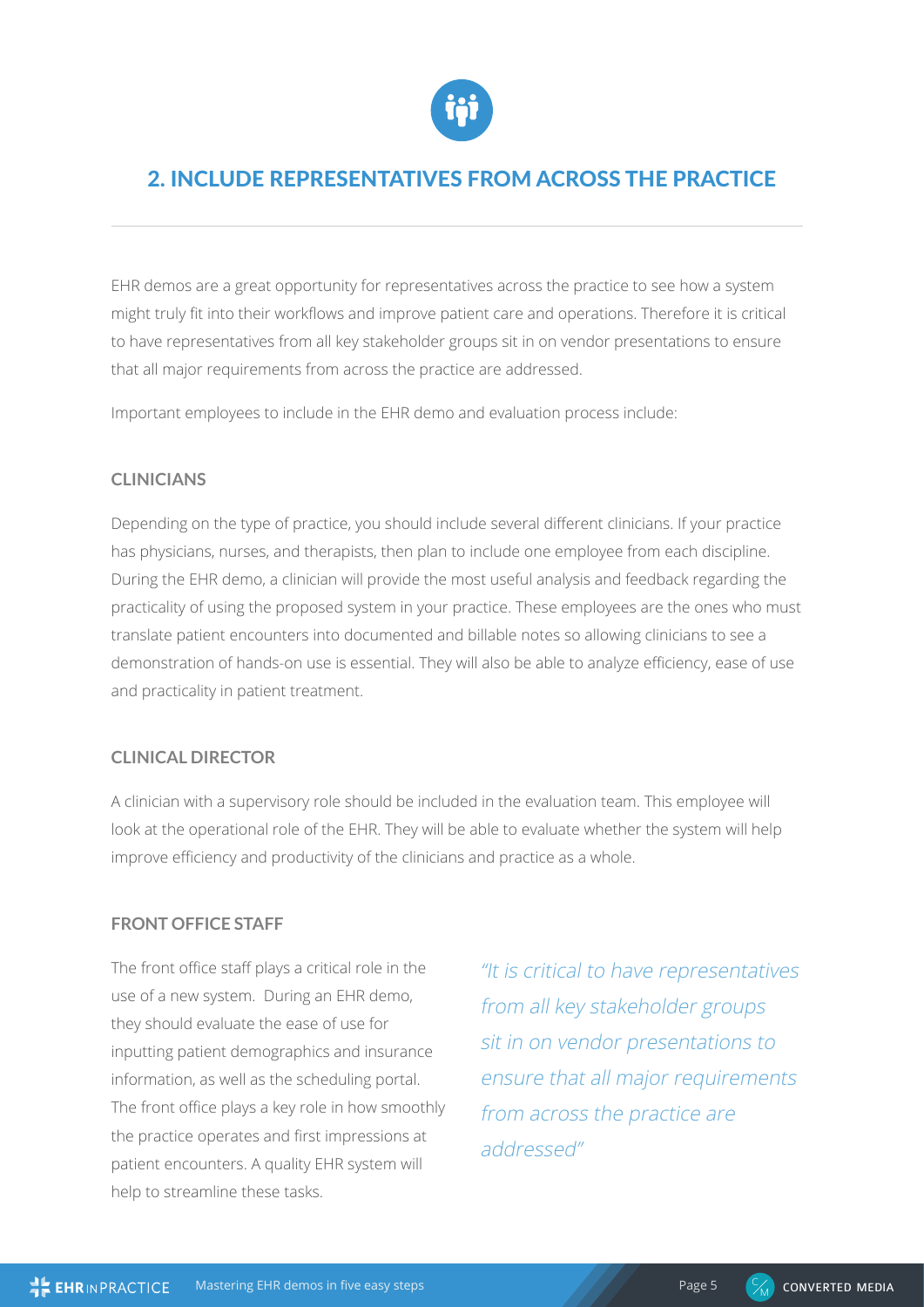#### **IT DEPARTMENT**

An employee from the IT department should be included in the EHR demonstration to determine the hardware and network requirements of the proposed vendors. The IT department can also analyze the security of each EHR system to ensure patient privacy. The IT department will help determine the cost for integration of the system and establishment of workstations.

#### **ADMINISTRATIVE STAFF**

An administrative personnel should be included to analyze the cost of implementation and integration of a proposed system. Additionally, they will be able to analyze how productivity and operational tasks can be improved during the demonstration.

#### **BILLING DEPARTMENT**

The practice cannot sustain itself without reimbursement. Therefore, streamlined billing processes are critical for billing operations. An employee in the accounts receivable department should evaluate the process for sending claims and processing payments.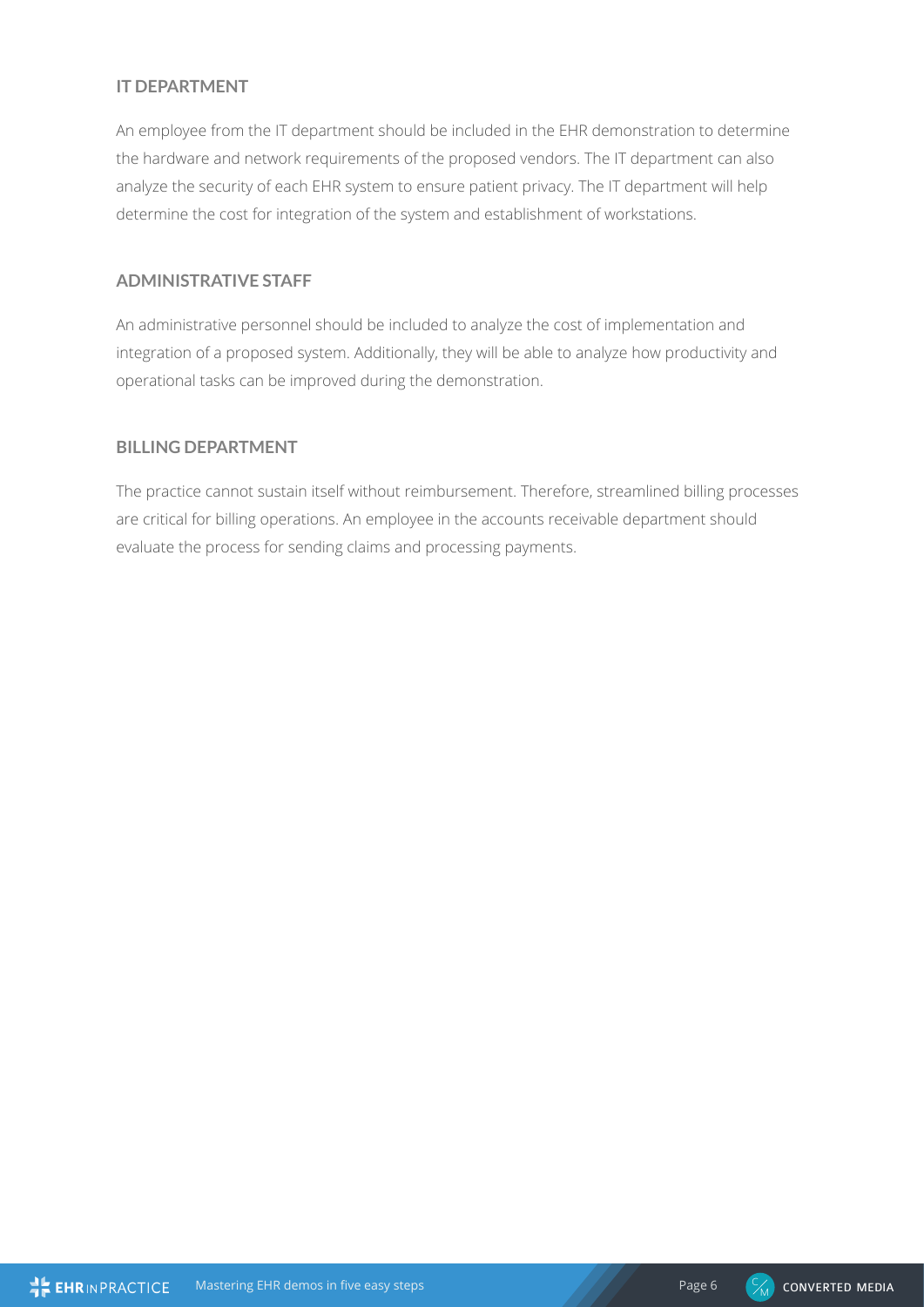

## 3. FIND THE PERFECT BALANCE OF DIRECTION AND AUTONOMY

During a demo, the selection committee will have an opportunity to assess the quality of the EHR system and determine whether or not it will fit the needs of the medical practice. You should have already outlined what you expect to gain from the demonstration. This will typically include items from your "problem list" and requirements to be met by the new system.

#### **DIRECTION AND AUTONOMY**

Consider sending the vendor a list of features or modules that you wish to see or have presented. The vendor will be then able to ensure your requirements are addressed during the time constraints of the presentation.

You may be tempted to have them follow a pre-designated script. If you decide to go down this route you should also leave some room for them to show you the features which differentiate product. If the vendor does not have some autonomy during the demonstration, you will risk missing out on additional features that you are unaware of.

#### **QUESTIONS IN CONTEXT**

An EHR demonstration is an opportunity to ask the vendor questions that are specific to your practice and would not be shared in general system information. Some specific questions might include:

- How does the mobile portal differ from the office portal?
- Which features of the patient portal improve communication with patients?
- How does the system increase compliance with prescriptions and keeping appointments?
- How does the system track and monitor productivity? Patient outcomes?
- How is Meaningful Use reported?
- What is the interoperability of this system?
- How does a clinician access past medical records and share data with other specialties?
- Is there tracking for orders received and processed?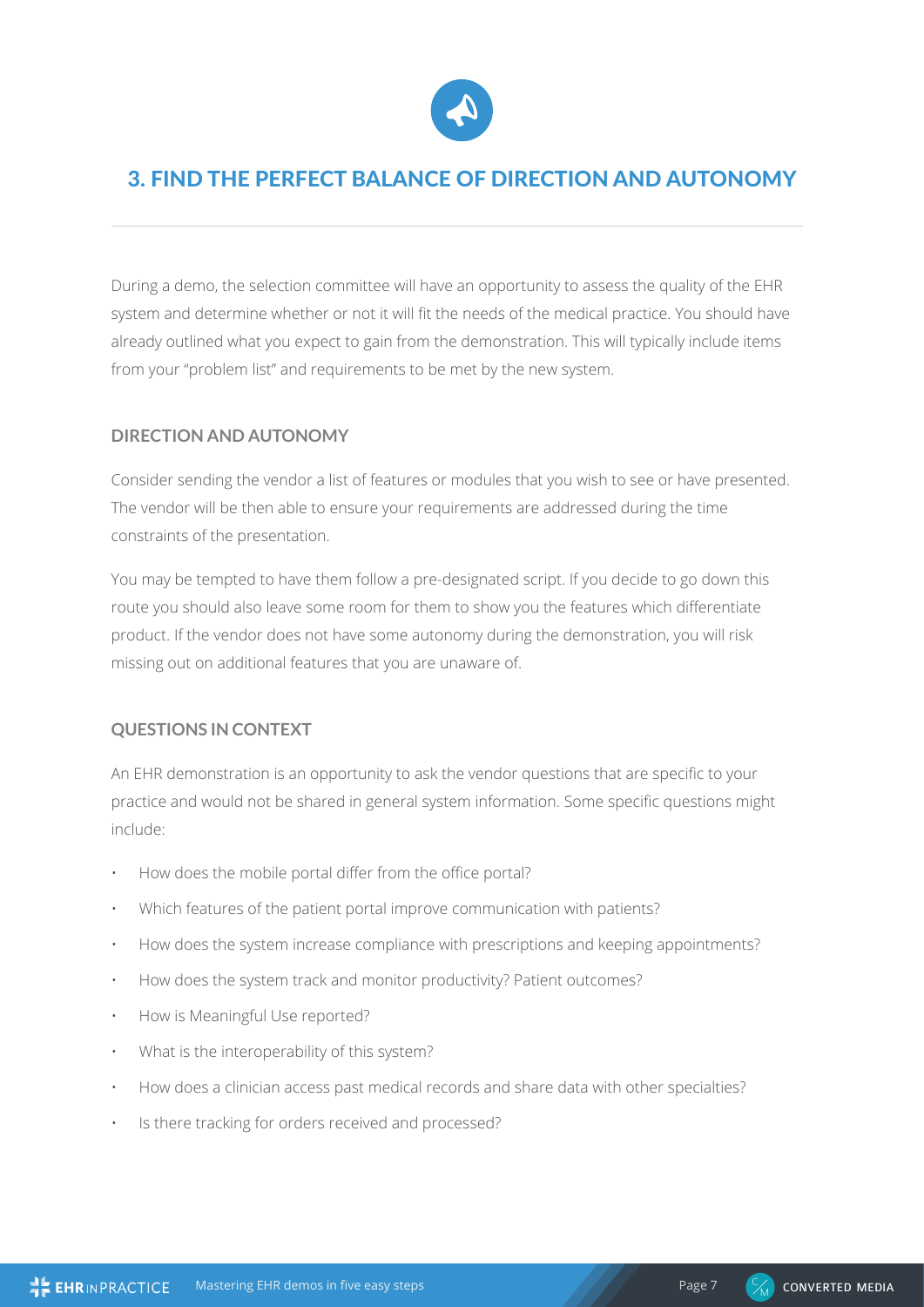You and your demo team should be visualizing how this system might fit into your practice. Imagine sitting down with a patient and a computer station with this system in front of you. How would the interaction go? Would you feel comfortable inputting necessary clinical information, while still maintaining good patient rapport? Is the system inherently usable? If not, do you think that the system will cause unnecessary strain on timeliness of documentation?

"You may be tempted to have them follow a pre-designated script. If you decide to go down this route you should also leave some room for them to show you the features which differentiate product."

You might want to draw up one or two 'dummy' scenarios for vendors to run through so that you can see how the software would cope with situations your practice faces on a day-to-day basis.

#### **OBJECTIVE MEASUREMENT**

If time allows, you may consider having a clinician sit through a patient encounter on the demo system and input the data that might be taken during a patient encounter. This will allow for a hands-on evaluation of the system and how it would be used in a patient visit.

The selection committee should have an evaluation form to be filled out during the EHR demo or shortly after completion. The same assessment should be used for all vendor demonstrations for an objective measure of the quality of the systems as they relate to the medical practice.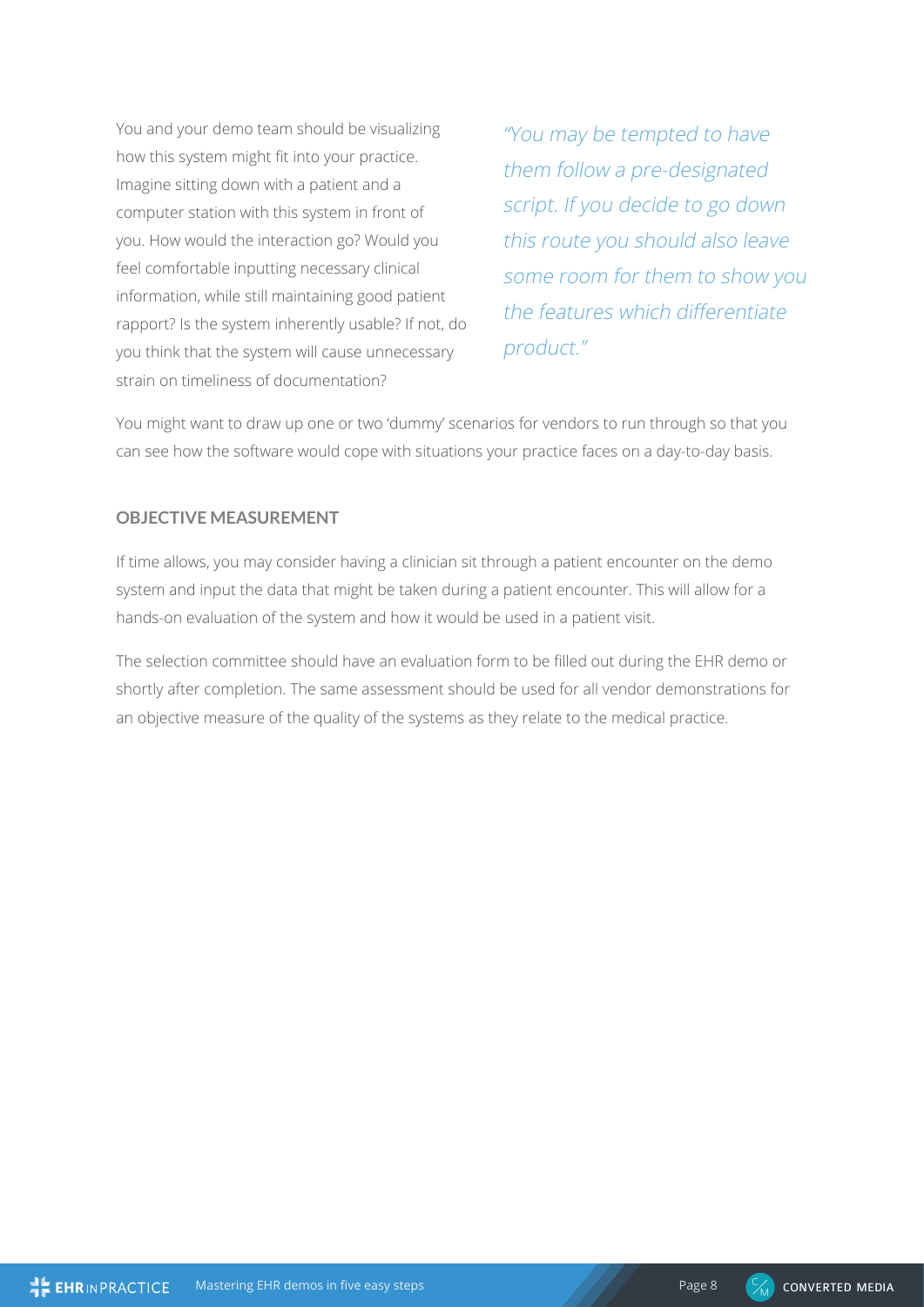

### 4. IDENTIFY YOUR EVALUATION STRATEGY AND STICK TO IT

EHR demos offer a unique opportunity to see how a system may benefit a medical practice. Therefore it is important to accurately and thoroughly evaluate the demonstration in order for a practice to find software that best fits its requirements. Here are some strategies and best practices for evaluating your EHR demos:

#### **CONSIDER WHETHER EACH EHR MEETS YOUR KEY OPERATIONAL GOAL**

Your practice should establish key goals for implementation of a new EHR system. This list of key goals should be included in the assessment tool. Key goals may include: increased operational efficiency, reduced documentation time for clinicians, improved billing operations, and improved patient scheduling. The key goals will be unique to each practice. These key goals are most likely the reasons why the practice is looking for a new or updated EHR system in the first place. These should be outlined in the evaluation tool.

#### **EVALUATE YOUR 'MUST-HAVE' REQUIREMENTS**

What are the must-have features for your practice? These should be clearly outlined and included in the assessment. These components differ from your key goals, as they are clear requirements of the system, not overarching goals. For example, a practice may include electronic prescribing as a 'must-have' for their system. Other components may include patient portal access to medical information or automated scheduling reminders. Determine your 'must have' list ahead of the EHR demo phase and include all of these components in your evaluation form.

A simple 'yes or no' checkmark box on your demo scorecard is a good starting point for easily measuring whether the system meets each requirement. You can take this up a notch by rating how well a system meets your must-have requirements on a scale of one to five, or by using a 'red, amber, green' approach. The system with the highest score for each rating, or with the highest number of green dots, is the one that meets those needs best.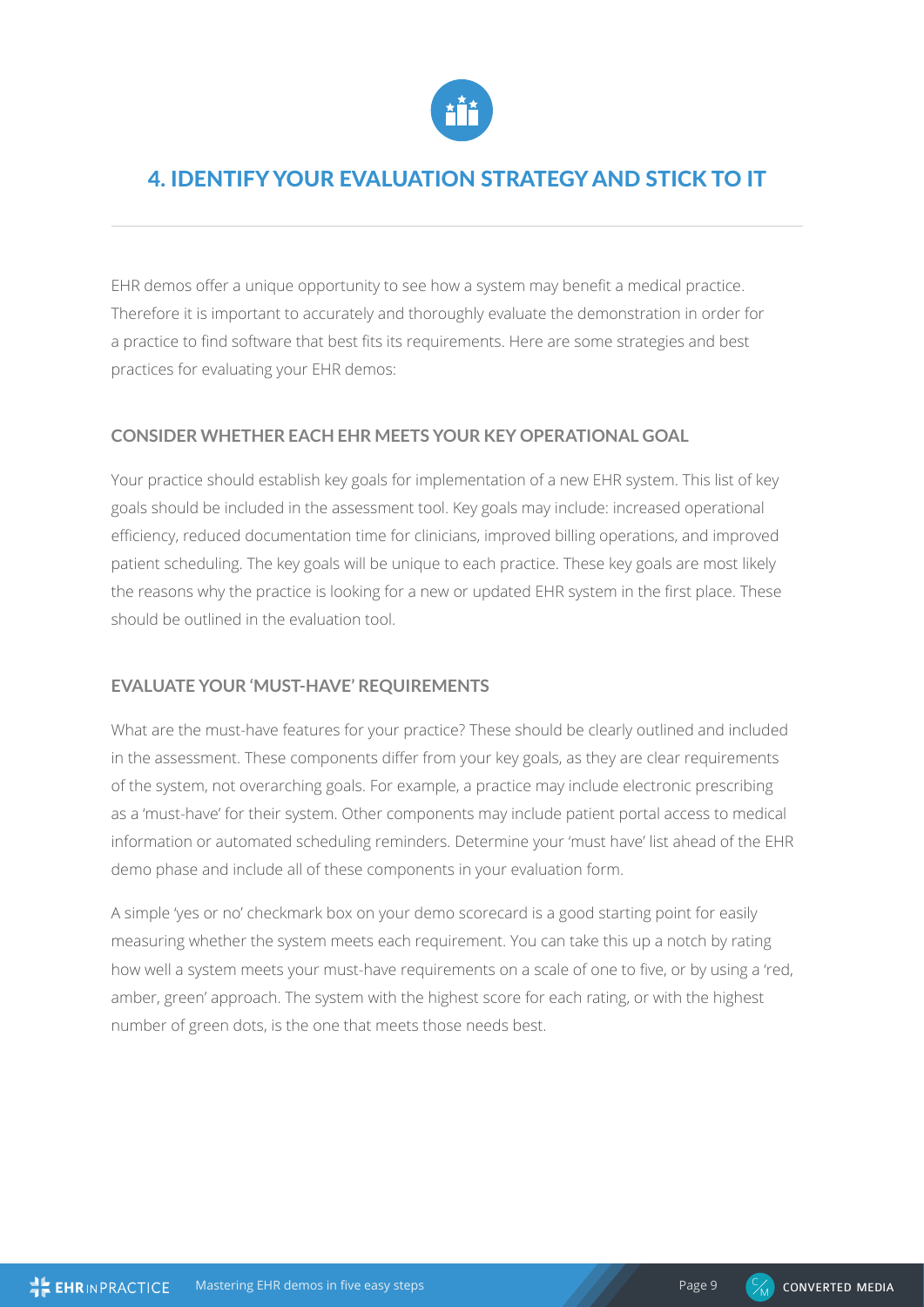#### **DISCUSS EACH EHR'S UX**

Include an evaluation of the operations and navigation of the EHR system as showcased in the demo. It should be inherently easy to use and navigate. Additionally, the system should follow a workflow that is consistent with a patient encounter. Include an analysis of equipment needs or upgrades. Does the 'feel' of the system seem simple to use or is it a hassle? If the vendor demonstration seems confusing or arduous, then it will likely feel that way during a patient encounter.

"The system should follow a workflow that is consistent with a patient encounter. "

#### **EVALUATE ANY BONUS FEATURES**

Include an evaluation of features that are not an absolute requirement, but would be nice to have. This might include access to patient education handouts, or patient-directed scheduling. The vendor may include additional features in their EHR demo that the practice did not think of. Remember to focus on the must-have list, but be open to added features that may improve operations or clinician satisfaction. Determine if these features are included in the system or if they come at an additional cost.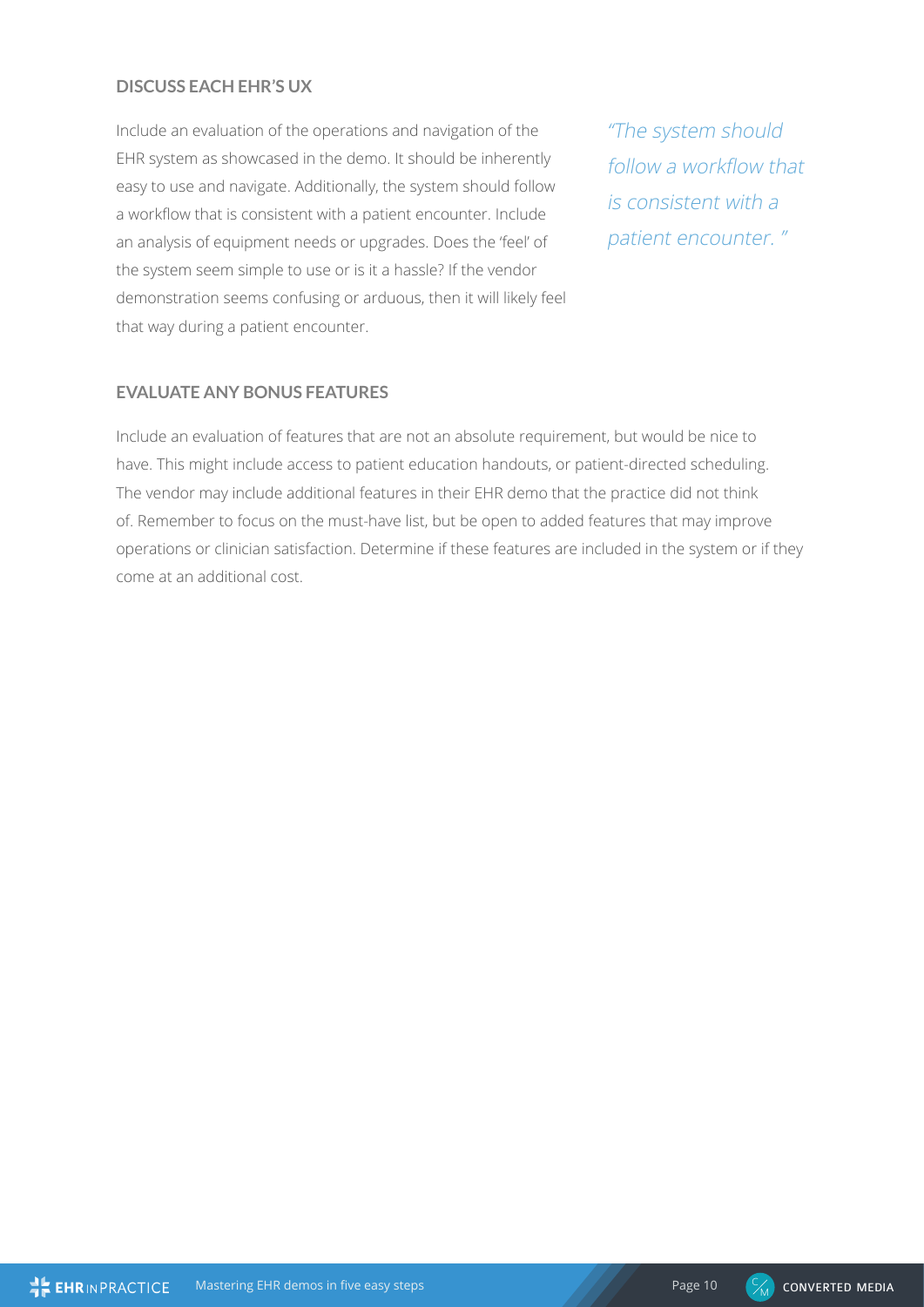

## A TEMPLATE AGENDA FOR YOUR VENDOR DEMOS

The following is a general use EHR demo template. It won't be a perfect fit for your practice - you'll need to substitute your own requirements in to make it work for you. Nevertheless, this template serves as a good starting point from which to build a demo itinerary that suits your needs.

#### **SYSTEM SPECIFICATION**

**1. System overview** – log in, menus, switching between processes and modules.

**2. User experience** – interface, screen, customization needs and options, search facilities.

**3. Core functions** – charting, e-prescriptions, lab integration, scheduling, billing etc. Not all of these may apply, depending on your key requirements.

**4. Patient portal** – what does this give patients access to? How easily-accessible is it for older patients who are less tech-savvy?

**5. Mobile functionality** - native app or browser based? Which operating systems is it compatible with? Does the mobile version of the software have the same functionality as the desktop version?

**6. Analytics** – be clear on what reports and metrics you must have, would like to have, and then ask what else it can do.

**7. Interoperability** – how good is the system at 'talking to' other health IT solutions? How will this impact on your ability to provide high-quality continuous care?

#### **BROADER ISSUES**

**8. Data security and HIPAA compliance** – protection from both external and internal threats; disaster recovery. If it's a cloud system, make sure you understand where your patient data is being stored.

**9. Meaningful Use** – ensure that the software meets requirements for Meaningful Use if you want to attest to the CMS's EHR incentive programs.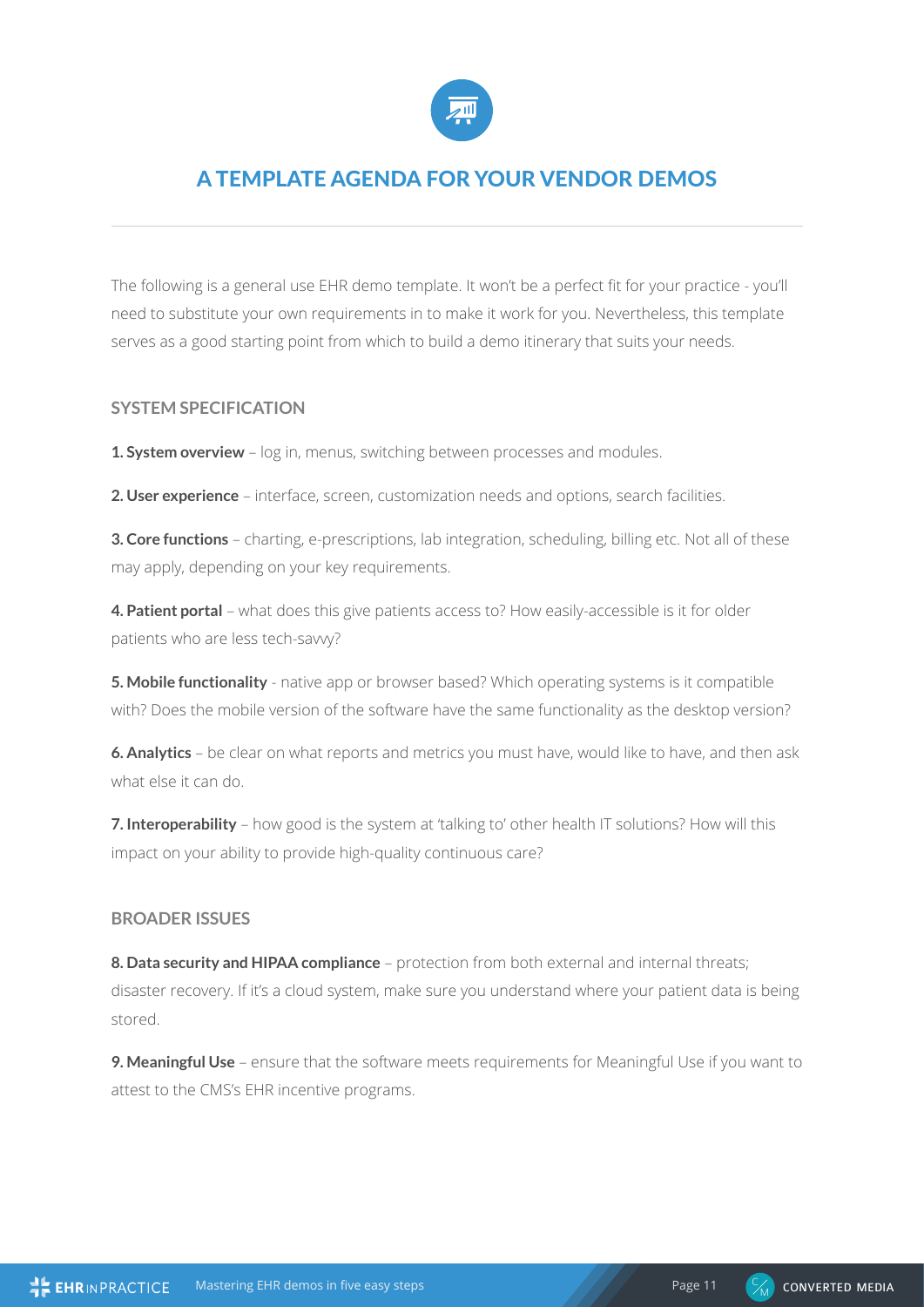**10. Implementation timescales** – determine when (realistically) the system could be installed and fully functional. Cloud EHRs can typically be implemented faster than on-premise solutions.

**11. Pricing model** – is the system licensed or on a subscription basis? Are maintenance and update/ upgrade/support costs included? How does the vendor's price compare to the total cost of ownership (TCO) including the following, often hidden, costs:

- Installation
- Upgrades
- System maintenance and support costs IT costs specifically related to maintaining the system
- Direct labor costs staff necessary to support the system
- Direct non-labor costs consultants, vendor fees and facilities, and any related overheads

**12. Vendor stability** – check the vendor's viability as a long-term supplier: how long have they been in business? How many clients do they have? How do their recent financial reports look? Ask for testimonials from your specialty or sector - reluctance to provide these should be a significant red flag.